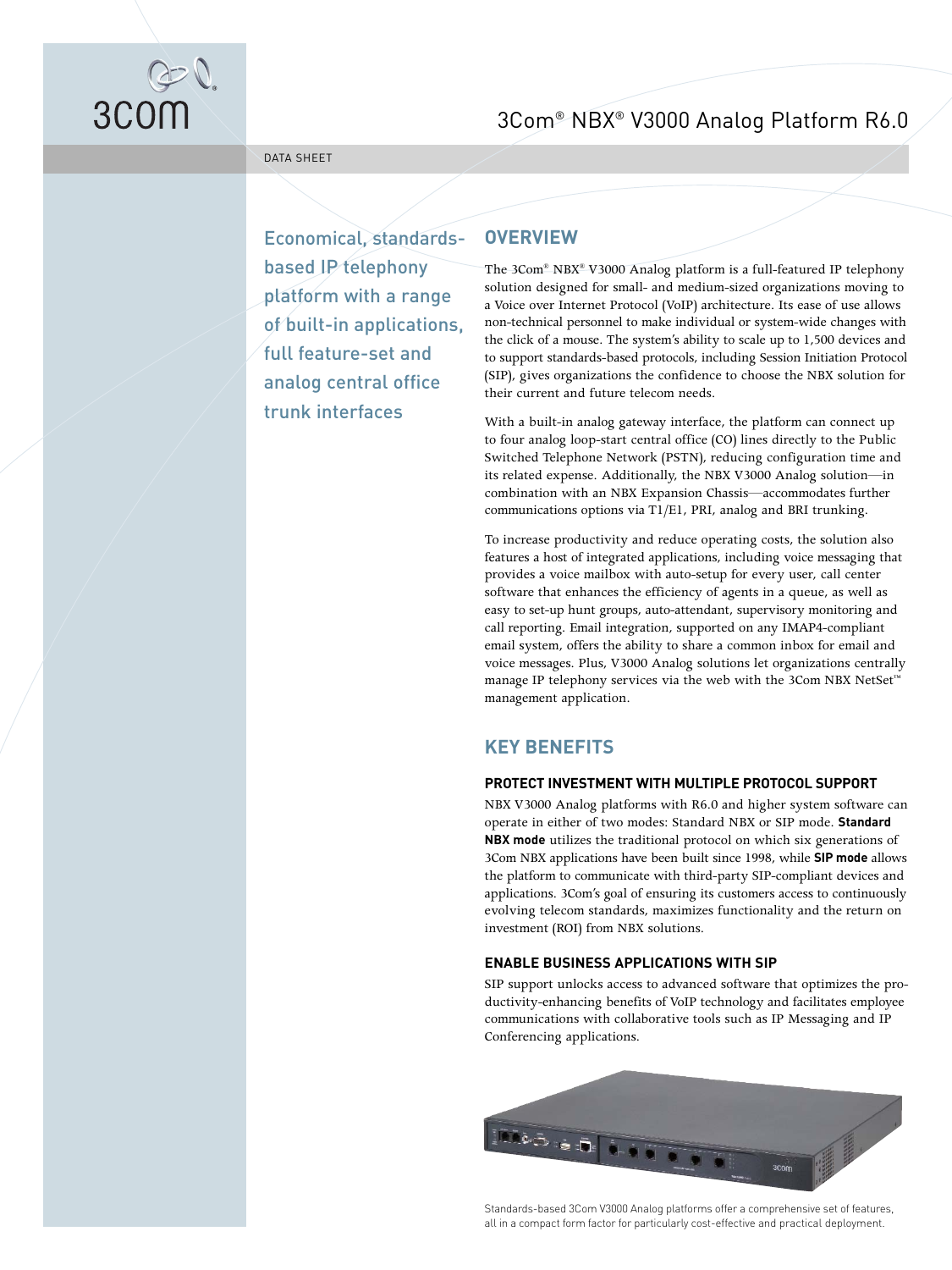## **KEY BENEFITS (CONTINUED)**

# **INCREASE PRODUCTIVITY WITH BUILT-IN NBX AUTOMATIC CALL DISTRIBUTION (ACD)**

Call center hotline, help desk and telesales staff work more efficiently with NBX ACD software included in the V3000 Analog platform. Two agent licenses are packaged with each platform and additional licenses are available with key-code activation. Supervisors obtain real-time, up-to-the-minute vital statistics on call center performance via voice monitoring or on their computer screens with PC-based software.

## **EASE IP TELEPHONY IMPLEMENTATION**

Standards-based design, including support for switched IEEE 802.3af Power over Ethernet (PoE), facilitates seamless integration with existing network infrastructure. The web-based NBX NetSet management utility, hosted by the NBX platform, provides intuitive system configuration that lets organizations avoid the need to train personnel in using command line interfaces or new programming languages.

| 3COM                                                                                                                 | <b>NBX<sup>®</sup> V3000</b><br>System-Wide Settings > System Identity                |                                        |  |  |
|----------------------------------------------------------------------------------------------------------------------|---------------------------------------------------------------------------------------|----------------------------------------|--|--|
|                                                                                                                      | <b>System Identity</b>                                                                |                                        |  |  |
| System-Wide Settings<br>٠<br><b>Feature Settings</b><br>٠<br>System Maintenance<br>٠<br>Telephone Configuration<br>٠ | Help for Main menu System Configuration<br>Tab menu System Settings is displayed here |                                        |  |  |
| User Configuration<br>٠<br>Call Distribution Groups<br>PSTN Gateway Configuration >                                  | Software Version:                                                                     | X6 0 18                                |  |  |
| NBX Messaging                                                                                                        | System Serial #:<br>٠                                                                 | 0752200400                             |  |  |
| SIP Applications<br>Dial Plan                                                                                        | Host Name:<br>٠                                                                       | V3000                                  |  |  |
| Virtual Connections                                                                                                  | IP Address:<br>٠                                                                      | 192.168.1.190                          |  |  |
| Downloads<br>Licensing and Upgrades                                                                                  | Default Gateway.<br>٠                                                                 | 0.0.0.0                                |  |  |
| Reports                                                                                                              | Subnet Mask:<br>٠                                                                     | 255.255.255.0                          |  |  |
| Network Management<br>٠<br>Country Settings<br>٠                                                                     | Network Protocol:                                                                     | <b>Ethernet Only</b>                   |  |  |
|                                                                                                                      | MOH MAC Address:                                                                      | 00:e0:bb:1d:7c:ab                      |  |  |
|                                                                                                                      | Free Memory (in bytes):                                                               | 32,245,832                             |  |  |
|                                                                                                                      | Memory Upgrade Installed:                                                             | NO (117,436,416 byte)                  |  |  |
|                                                                                                                      | Date and Time:                                                                        | Tuesday, December 6, 2005; 12:52:39 PM |  |  |
| NBX® Version X6_0_18<br>Copyright @ 2005<br>3Com® Corporation<br>All Rights Reserved                                 | System Start Time:                                                                    | Monday, December 5, 2005; 4:12:45 PM   |  |  |

The NBX NetSet management interface provides point-and-click setup for the most basic or the most complex telephony features.

## **MATCH IP PHONE CHOICES TO ANY APPLICATION AND BUDGET**

3Com helps organizations leverage existing infrastructure investments by offering a range of IP phone choices, all with robust feature-sets. Options include 10/100/1000 Mbps Ethernet/IP phones, softphones, receptionist consoles and cordless phones that run in either standard NBX or SIP call control mode. Where secure connectivity needs to be maintained while roaming through a business location, 3Com also offers the SIP-based 3108 Wireless Phone, an 802.11b/g-compliant wireless handset in a flip-phone form factor.

## **COST-EFFECTIVELY EXPAND TO MEET EVOLVING NEEDS**

Organizations can boost capacity or add functionality with practical keycoded software upgrades that let them align their needs and budget. With cost-saving incremental licensing, they can scale their NBX system up to 1,500 devices (lines/stations with maximum of 720 PSTN lines).

## **CREATE A SEAMLESS MULTISITE VOICE NETWORK**

NBX V3000 Analog solutions connect not only branch sites to corporate offices, but also remote and home office workers to their main office convergence services.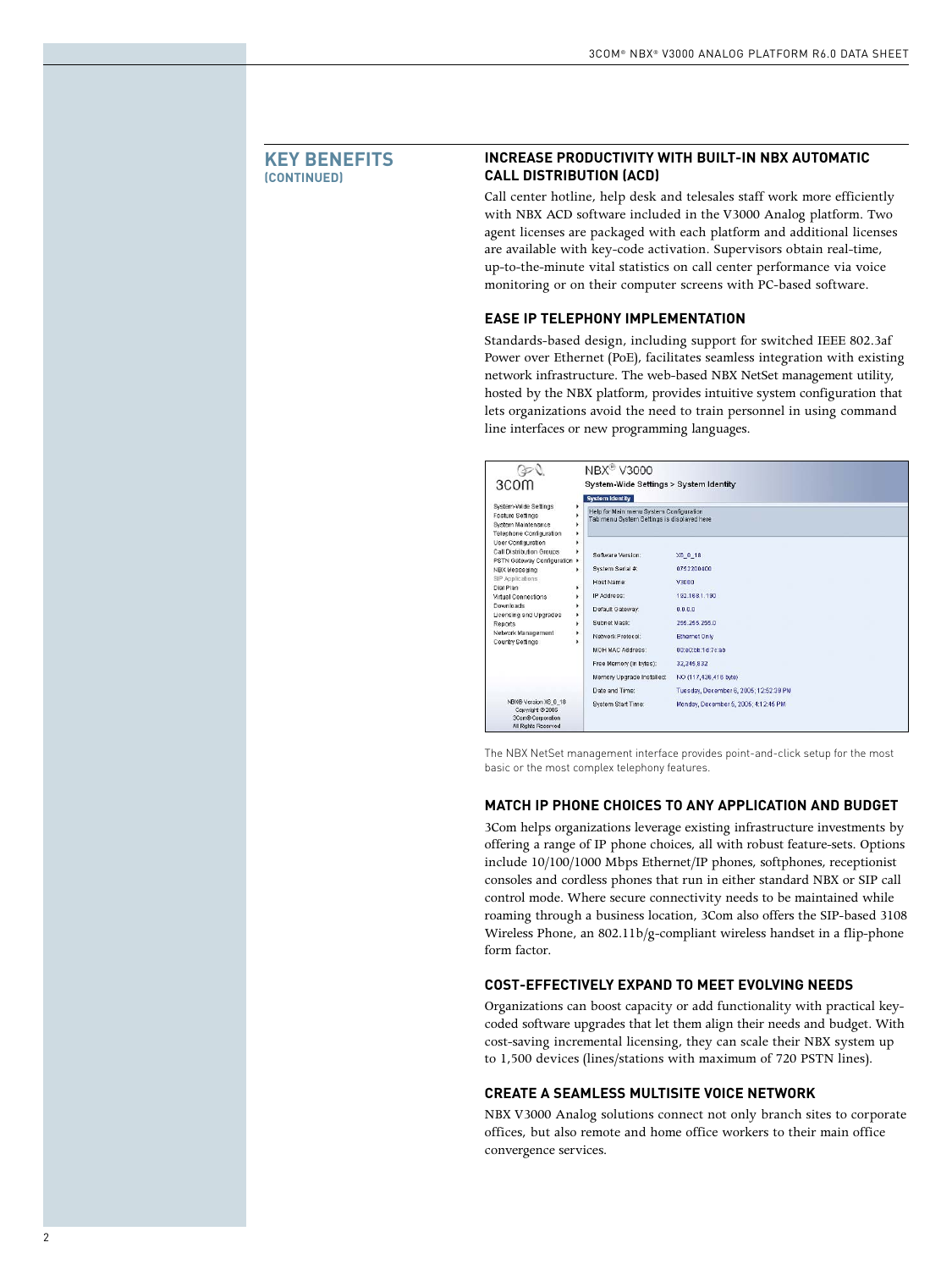| <b>FEATURE HIGHLIGHTS</b> | Support for traditional voice and multimedia communications                                                                                                                  |
|---------------------------|------------------------------------------------------------------------------------------------------------------------------------------------------------------------------|
|                           | > Embedded applications including voice messaging, auto-attendant,<br>and call center software                                                                               |
|                           | > Interoperability with SIP-compliant devices, applications and endpoints                                                                                                    |
|                           | > Browser-based NBX NetSet management tool to ease system setup and<br>maintenance                                                                                           |
|                           | ▶ Compliance with Section 508 of the United States Rehabilitation Act<br>that regulates electronic and information technology accessibility for<br>persons with disabilities |
|                           | > Management options that include SYSLOG, SNMP, SNTP, NBX Multisite<br>Backup Tool and NBX Dial Plan Editor                                                                  |
|                           | > Inclusion of 15 phone licenses with base system purchase                                                                                                                   |
|                           | > Multilingual NBX NetSet end-user support for United States English,<br>Latin American Spanish, Brazilian Portuguese and Italian                                            |
|                           |                                                                                                                                                                              |

# **SPECIFICATIONS**

**PLATFORM** Can operate in either Standard mode using the NBX call control protocol or in SIP mode with NBX R6.0 or higher software

### **SYSTEM REQUIREMENTS**

100BASE-TX or switched Ethernet LAN 3Com NBX V3000 Analog platform Minimum of two 3Com IP phones

#### **SYSTEM CAPACITY**

Support for up to 1,500 devices (lines/stations), including up to 720 PSTN CO lines and 48 Virtual Tie Lines (NBX Standard mode) or up to 300 SIP trunks (NBX SIP mode with R6.0 or higher software)

### **PSTN GATEWAY OPTIONS**

Loop-start analog, T1/PRI, E1/PRI, ISDN BRI-ST, Q.SIG/PRI

Support for SIP analog and digital gateways in SIP mode with NBX R6.0 or higher software

### **PORT CONNECTIONS**

WAN: via external router with IP-ToS support

LAN: one 10/100 uplink port

### **ANALOG DEVICES**

Support for 2500 series-compatible analog devices, including cordless phones, fax machines, night bells and door ringers; one FXS port included on a V3000 platform with optional support for additional analog devices via the NBX Expansion Chassis and Analog Station card

## **NETWORK, PRIORITIZATION AND**

**AUDIO COMPRESSION STANDARDS** H.323, G.711, G.729a/b, ADPCM, G.722, 802.1d, 802.1p, 802.1q, 802.2, 802.3af, 802.11, IP, IP-ToS, DiffServ, TCP/IP, UDP/IP, DHCP, DNS

#### **APPLICATION STANDARDS**

SIP, TAPI 2.1, TAPI/WAV, IMAP4, HTTP, H.323, SMTP/MIME, VPIM

#### **MANAGEMENT**

Built-in 3Com NBX NetSet utility; 3Com Network Supervisor support

### **NBX VOICEMAIL LANGUAGES/ DIALECTS**

Chinese (Cantonese), Chinese (Mandarin), English (Australian), English (United Kingdom), English (United States), French (Parisian), German, Hebrew, Italian, Spanish ( Castilian), Spanish (Latin American), Russian

### **POWER REQUIREMENTS**

NBX V3000 Analog platform: 100-120 VAC, 50-60 Hz, 1A 220-240 VAC, 50-60 Hz, 0.5A

### **POWER DISSIPATION**

NBX V3000 Analog platform: 50 W IP Phones: 8 W (maximum)

## **CHASSIS/CALL PROCESSOR**

**DIMENSIONS AND WEIGHT** Height: 4.445 cm (1.75 in) Width: 48.815 cm (17.25 in)

Depth: 37.465 cm (14.75 in) Weight: 5.68805 kg (11.54 lb)

#### **ENVIRONMENTAL RANGES**

Operating temperature: 0° to 40°C  $(32^\circ$  to  $104^\circ$ F) Storage temperature: -40° to +70°C  $(-40^{\circ}$  to  $+158^{\circ}$ F)

Humidity: 5 to 85% noncondensing

### **NETWORK ACCESS STANDARDS**

National Requirements FCC Part 68 (United States), CS03 (Canada), CTR4/A1 Commission Decision 98/520 (European Community)

## **SAFETY**

UL/CUL 1950 Third Edition IEC 60950: 1991 + A1, A2, A3, A4; National deviations for Europe and Australia

## **EMISSIONS**

FCC Part 15 Class A and B EN 55022: 1994/A1, 1995/A2, 1997/ Class A VCCI Class A AS/NZS 3548: 1995/Class A

RoHS-compliant **IMMUNITY**

EN 55024: 1998